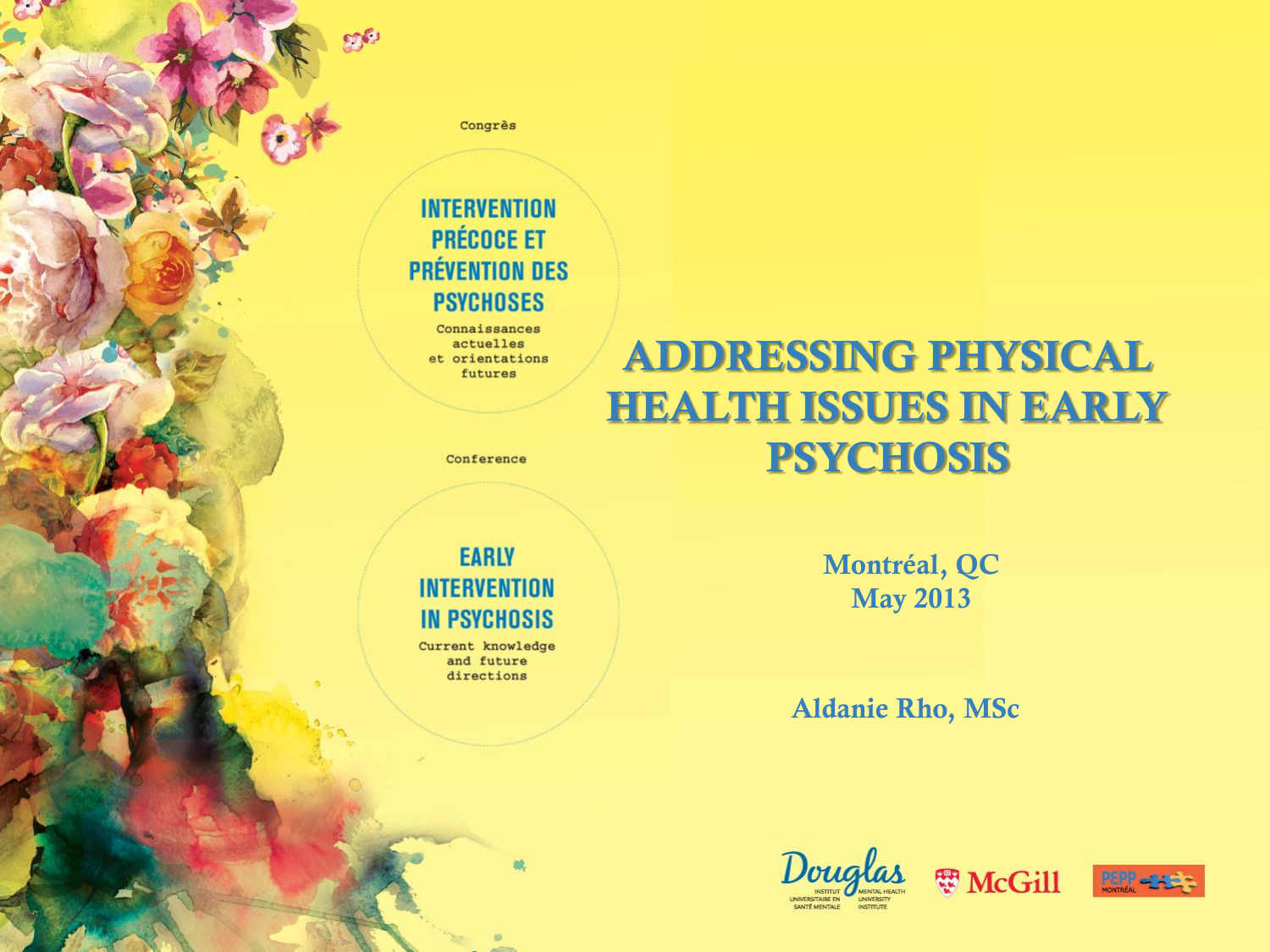ÉCOCE ET PRÉVENTION DES PSVCHO **FARLY INTERVENTION IN PSYCHOSIS** 

# **OVERVIEW OF METABOLIC DISTURBANCES IN FEP**

- Linked to the use of antipsychotic medication
	- Affinity with specific receptor subtypes
- Involve lifestyle and other predisposing factors
	- Negative symptoms
	- Genetic predisposition
	- «Obesogenic» environment
- Significant contributors to health burden as with immediate impact on young individuals' lives
- May be prevented through multiple interventions



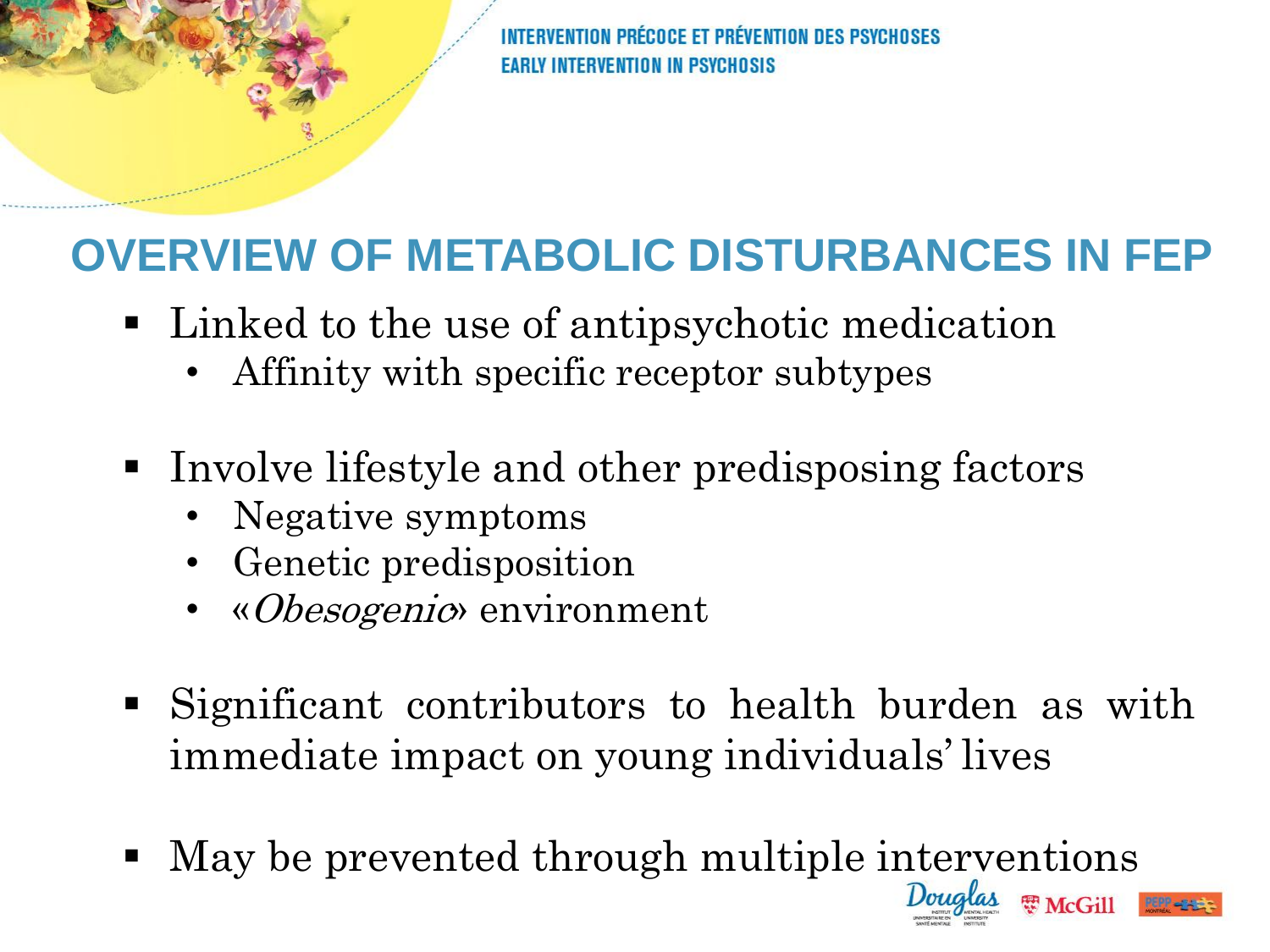

Stahl et al, 2009



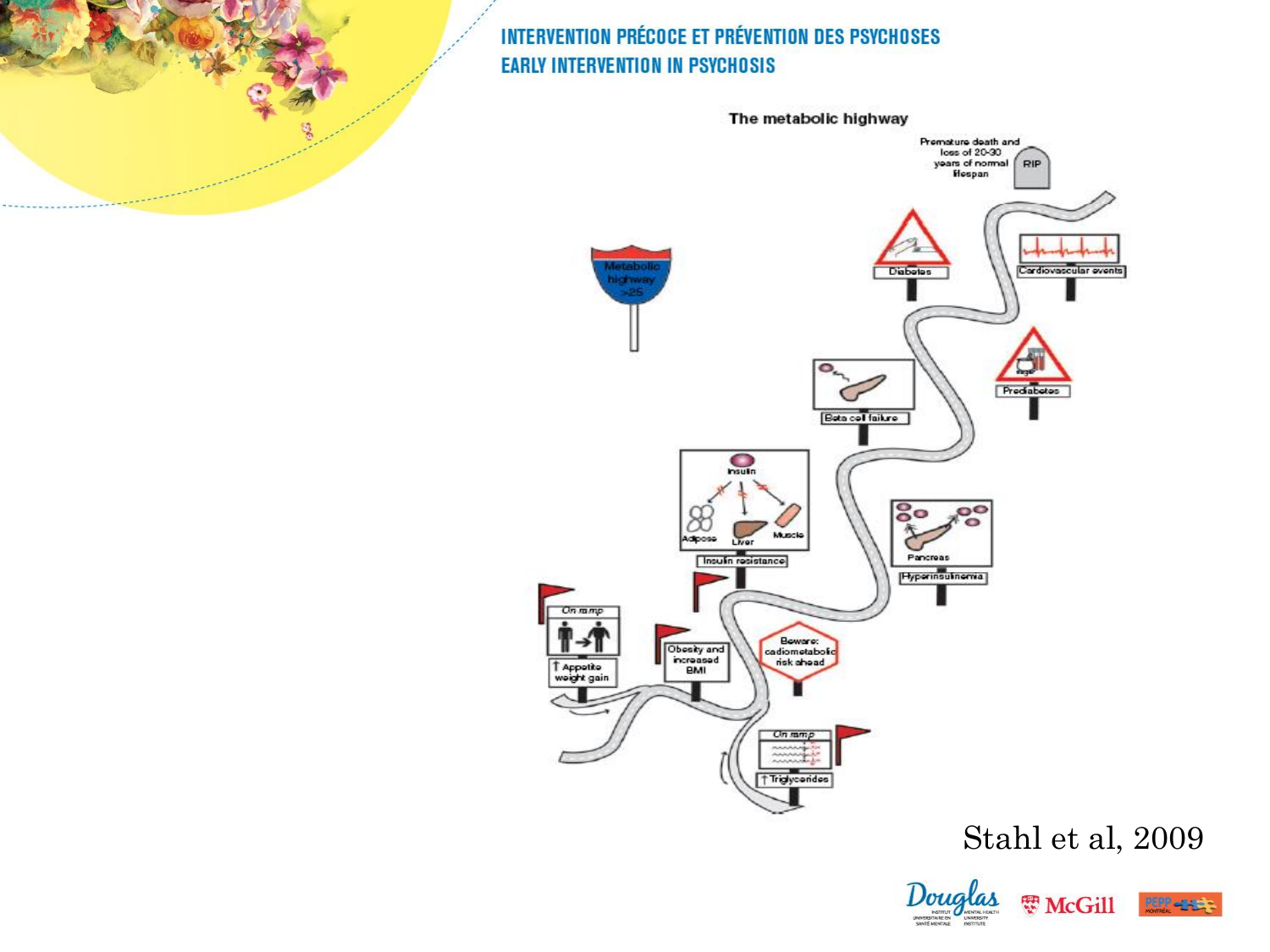

Lieberman JA et al. N Eng J Med. 2005 353:1209-1223.

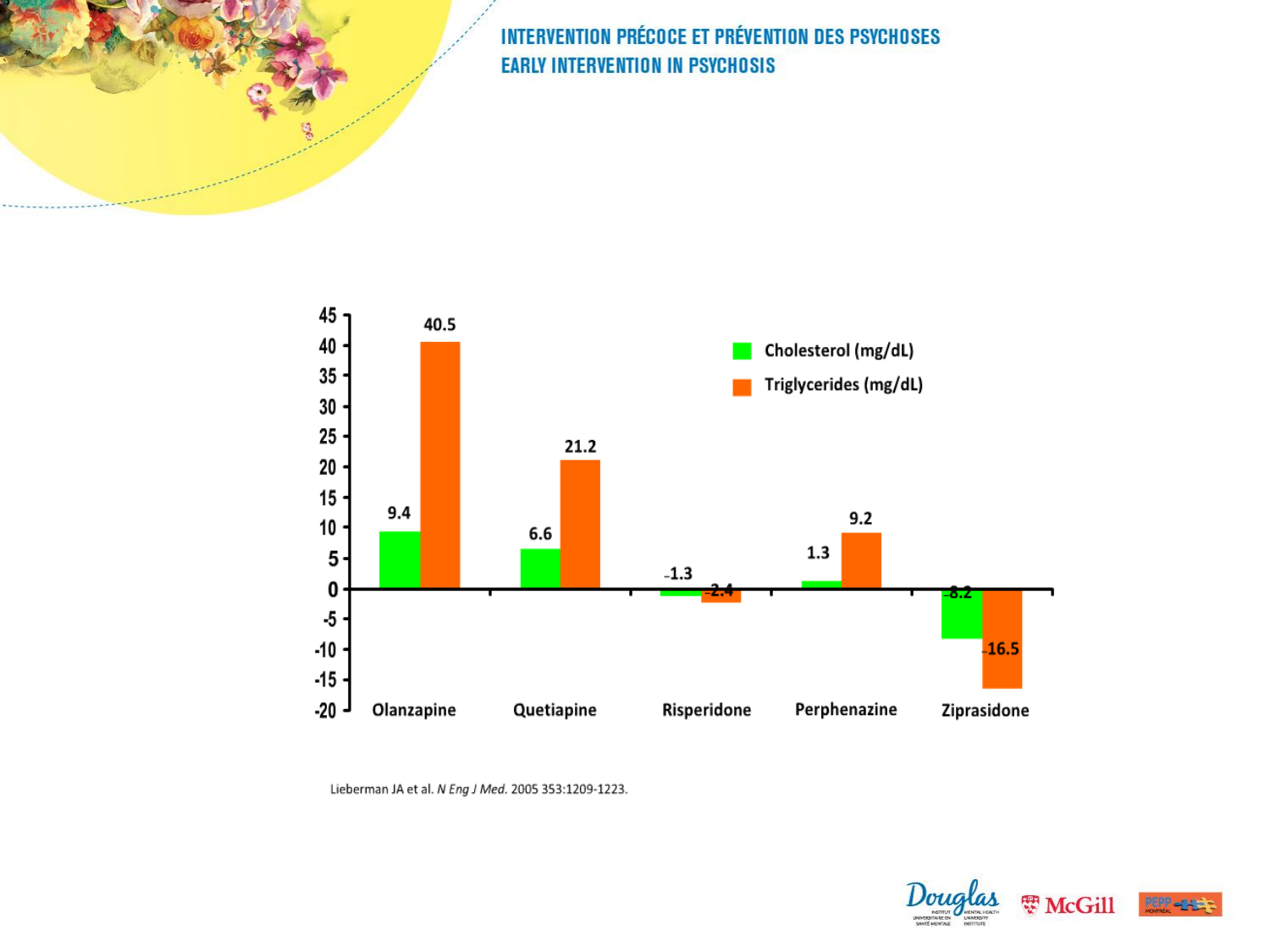# **PEPP-MONTREAL METABOLIC PROTOCOL**

- Regular monitoring of metabolic parameters
	- When?
		- $\cdot$  BASELINE  $\cdot$  1<sup>ST</sup> YEAR  $\cdot$  2<sup>ND</sup> YEAR
	- What?
		- Weight / \*\*\*Waist circumference \*\*\*/ BMI / BP
		- Blood tests and ECG / EEG / CT-Scan of Head
- IMPT to measure Weight / Waist circumference / BMI / BP every 3 months
- Repeat Lipid panel / Fasting glucose / Endocrine profile every 3 months during 1<sup>st</sup> year and every 6 months during the 2<sup>nd</sup> year思 McGill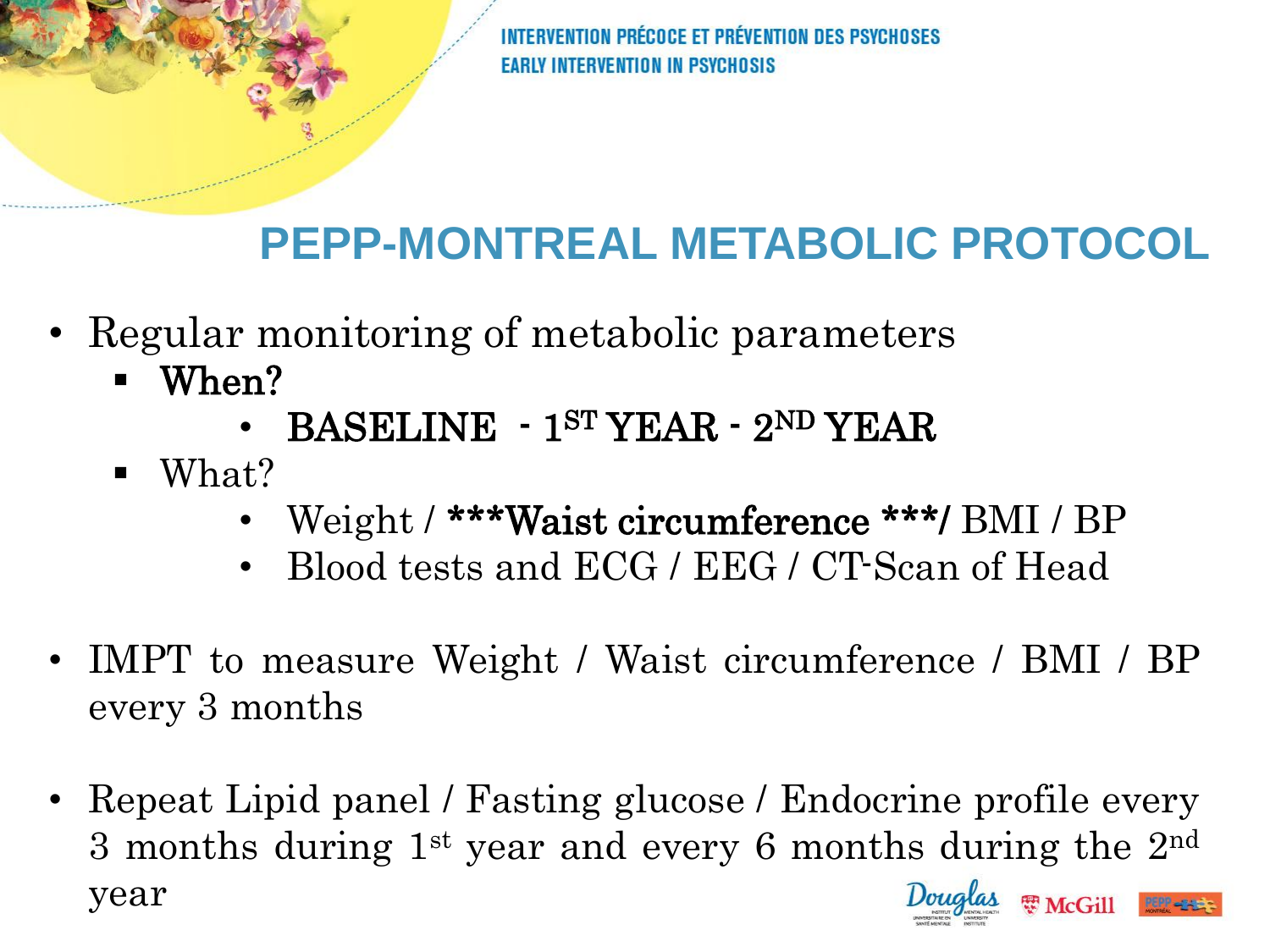ÉCOCE ET PRÉVENTION DES PSYCHOSES **FARLY INTERVENTION IN PSYCHOSIS** 

# **OBJECTIVES / METHODS**

- To explore the occurrence of metabolic changes in a sample of 262 FEP patients who completed 2 years of PEPP follow-up
	- Assess changes in weight and metabolic parameters over the course of follow-up
	- Assess fidelity to metabolic protocol
- Subjects were followed at PEPP-Montréal between March 2003 and March 2013. All metabolic parameters were monitored prospectively during their follow-up.
	- $\blacksquare$  Mean age was 22,90 ( $\pm$ 4,13) years
	- $\blacksquare$  69% male
	- 191 subjects had a diagnosis of SSD

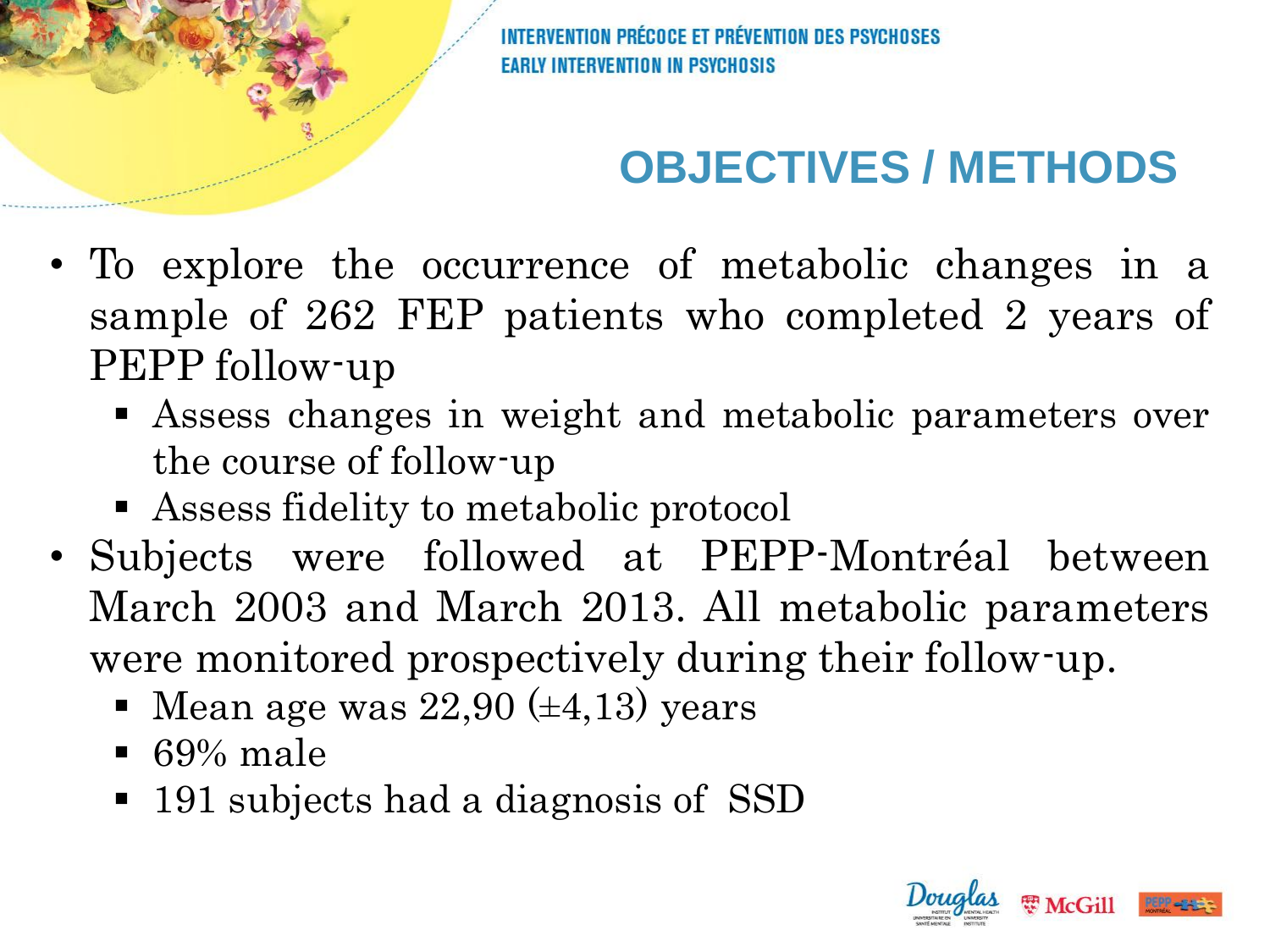**FARLY INTERVENTION IN PSYCHOSIS** 

#### **RESULTS**

- Overall, we have observed a **10 kg increase** in weight and 4 point increase in BMI over the  $1<sup>st</sup>$  year of follow-up. Values remained stable during the 2<sup>nd</sup> year.
- The mean weight at Baseline was  $68,72$  kg  $(\pm 14,59)$ . At 1 year, it was at  $78,12 \text{ kg }(\pm 16,50)$ ; and at 2 years, it was at 78,24 kg  $(\pm 16, 15)$ .
- The mean BMI at Baseline was  $22,88 \ (\pm 3,82)$  [Normal range]; it increased to  $26,23 \ (\pm 4,61)$  [Overweight range] at 1 year ; and to 26,67  $(\pm 5.04)$  [Overweight range] at 2 years.

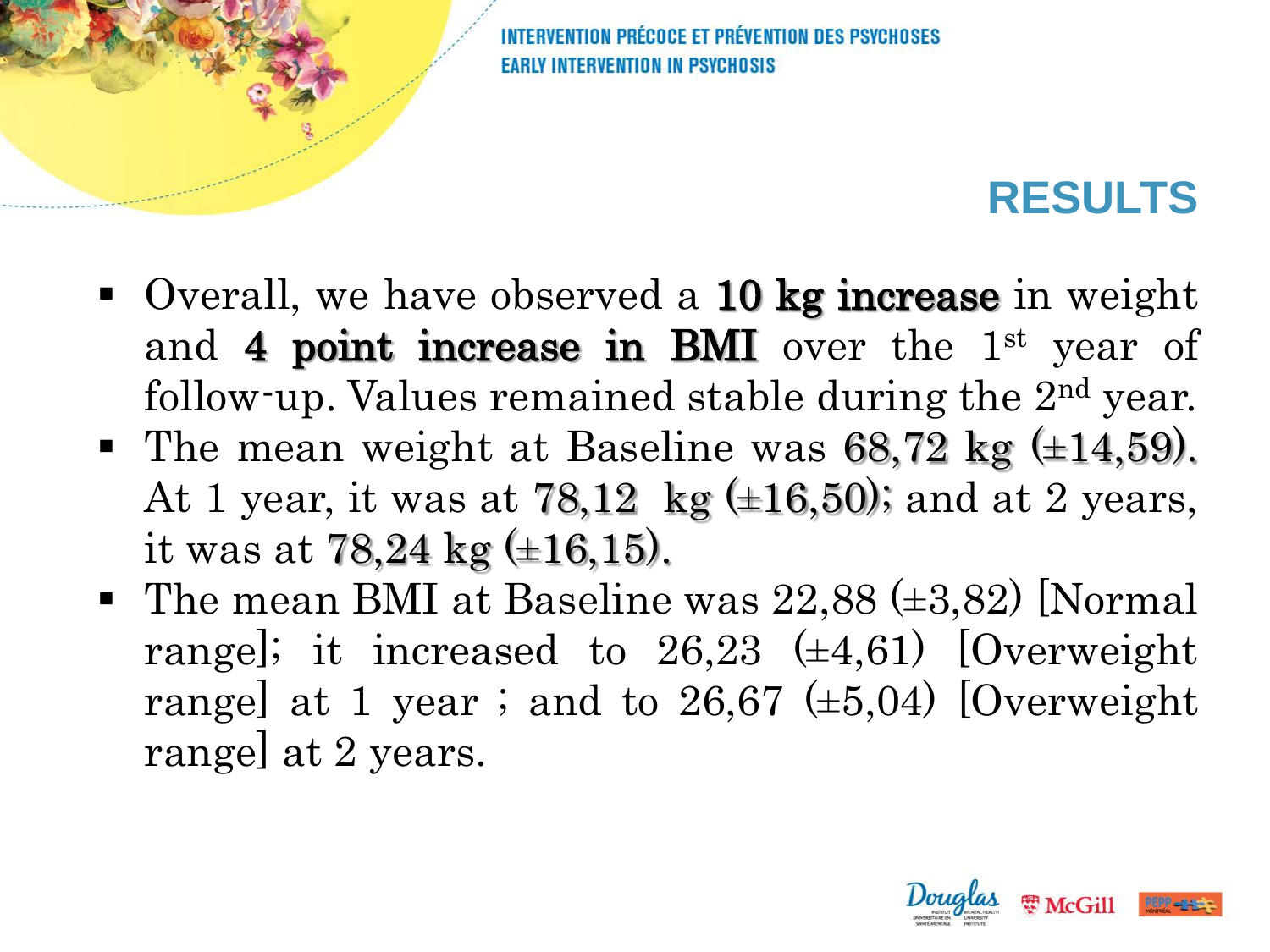### **Mean weight increase in kilograms by gender during PEPP follow-up**



 $* = .00$ 

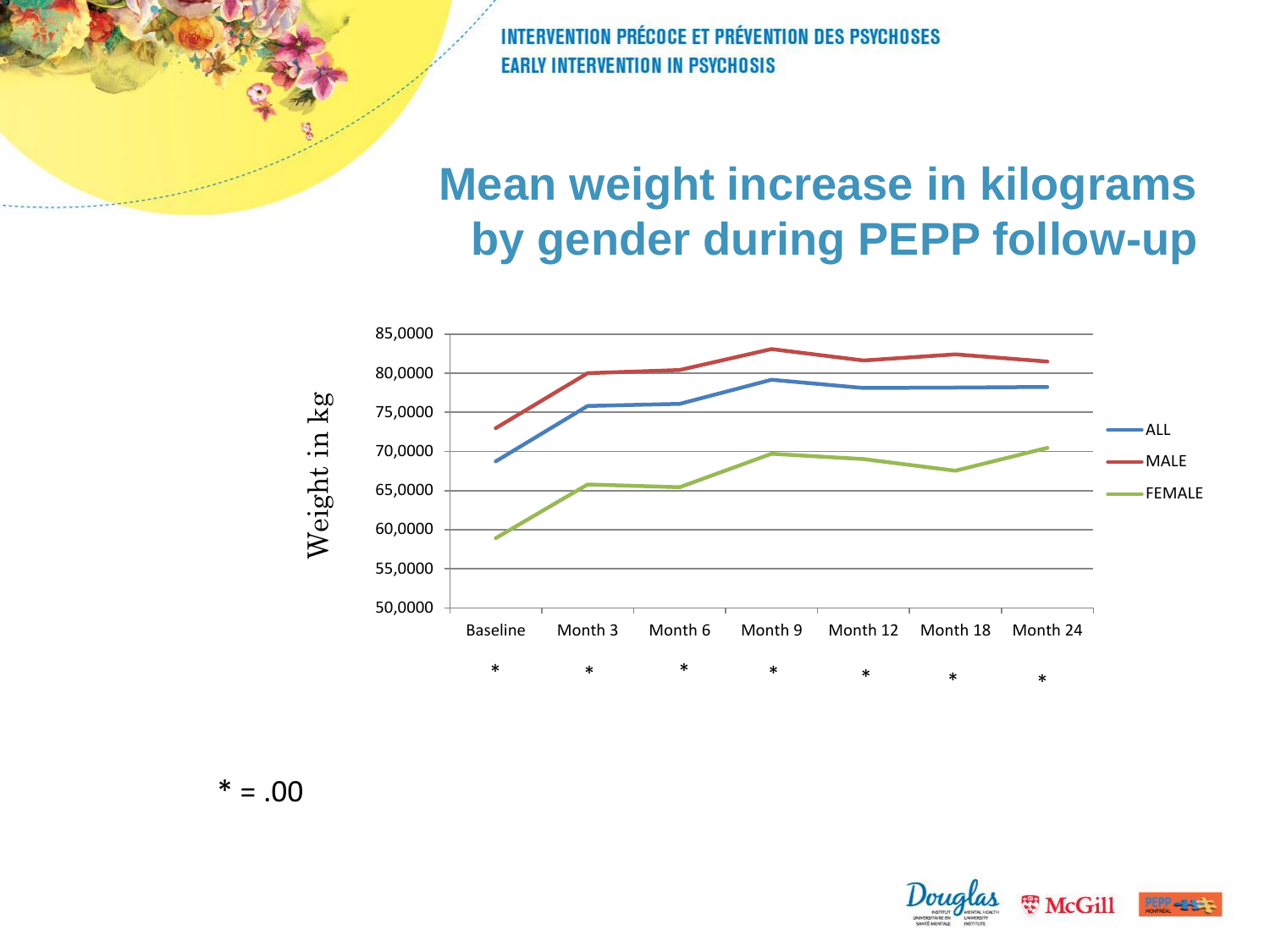#### **Increase in mean weight in kilograms during 2 years of follow-up by BMI categorization at Baseline**



 $* = .037;$   $\overline{ } = .056$ 

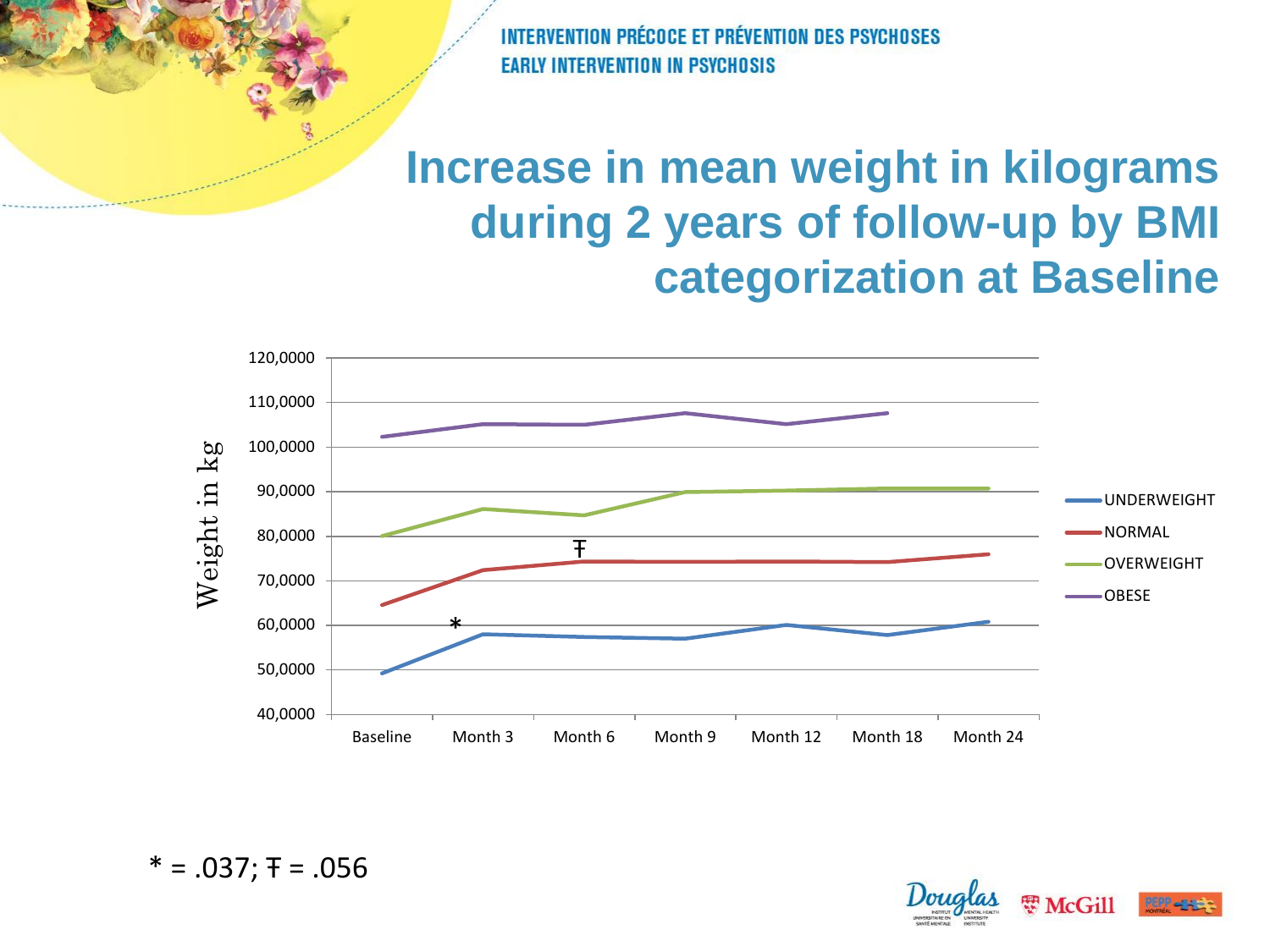**ÉCOCE ET PRÉVENTION DES PSYCH FARLY INTERVENTION IN PSYCHOSIS** 

### **RESULTS**

- At 1 year, 33% did not experience any significant change in body weight  $\ll 7\%$  of basal weight); 41 % with moderate changes (7% - 20%); and 24% with severe weight increase (>20%).
- Based on the type of AP based on a 3 groupclassification: Low/ Moderate/High
	- Those taking low metabolic profile AP gained less weight (6,88 kg/ 9,01kg) over the course of their 2 year follow-up compared to those taking High metabolic profile  $AP(10,84 \text{ kg}/12,12 \text{ kg})$

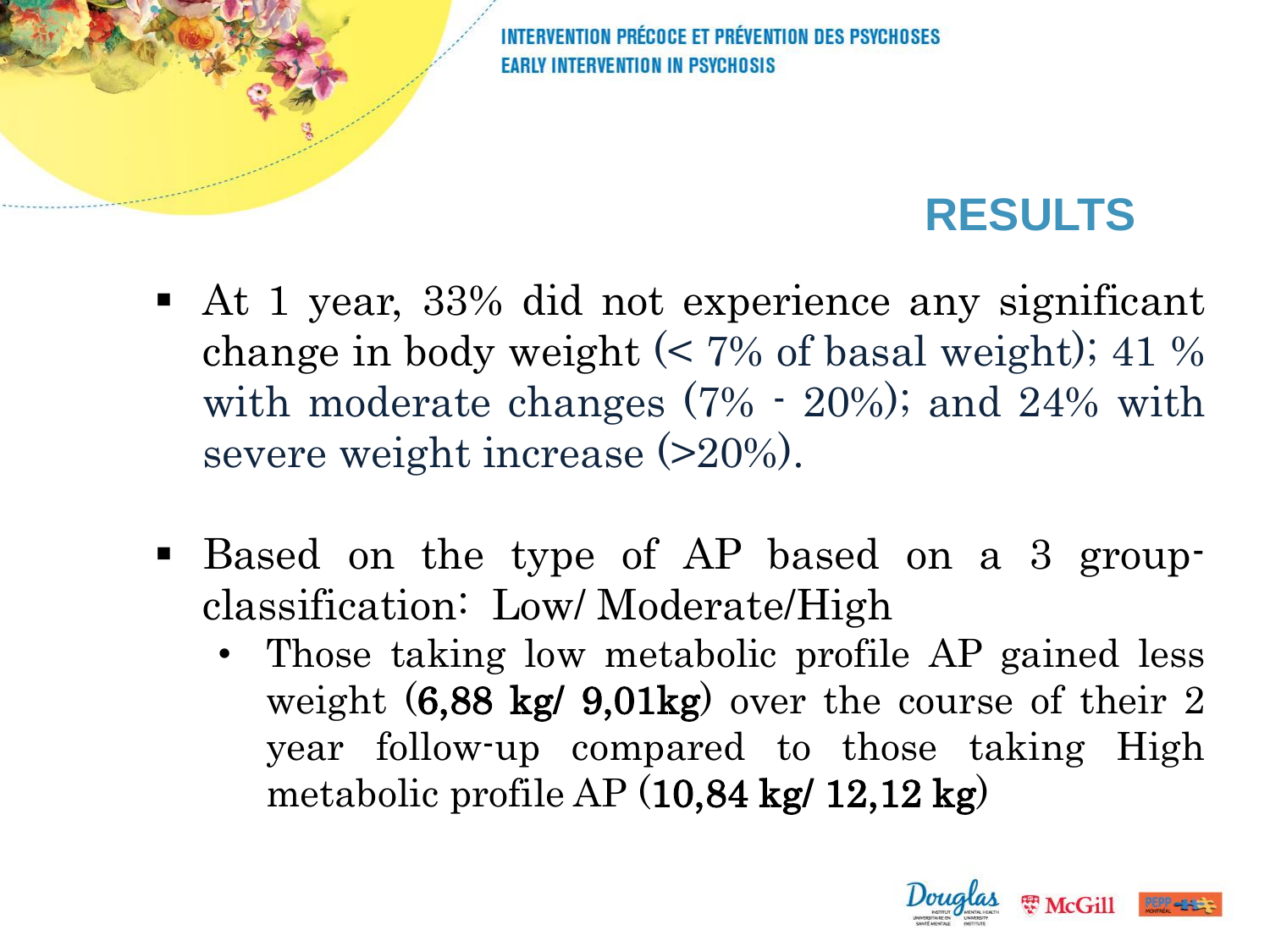### **Increase in mean weight in kilograms during the 1st year of follow-up according to type of antipsychotic**



 $F \leq .10$ 

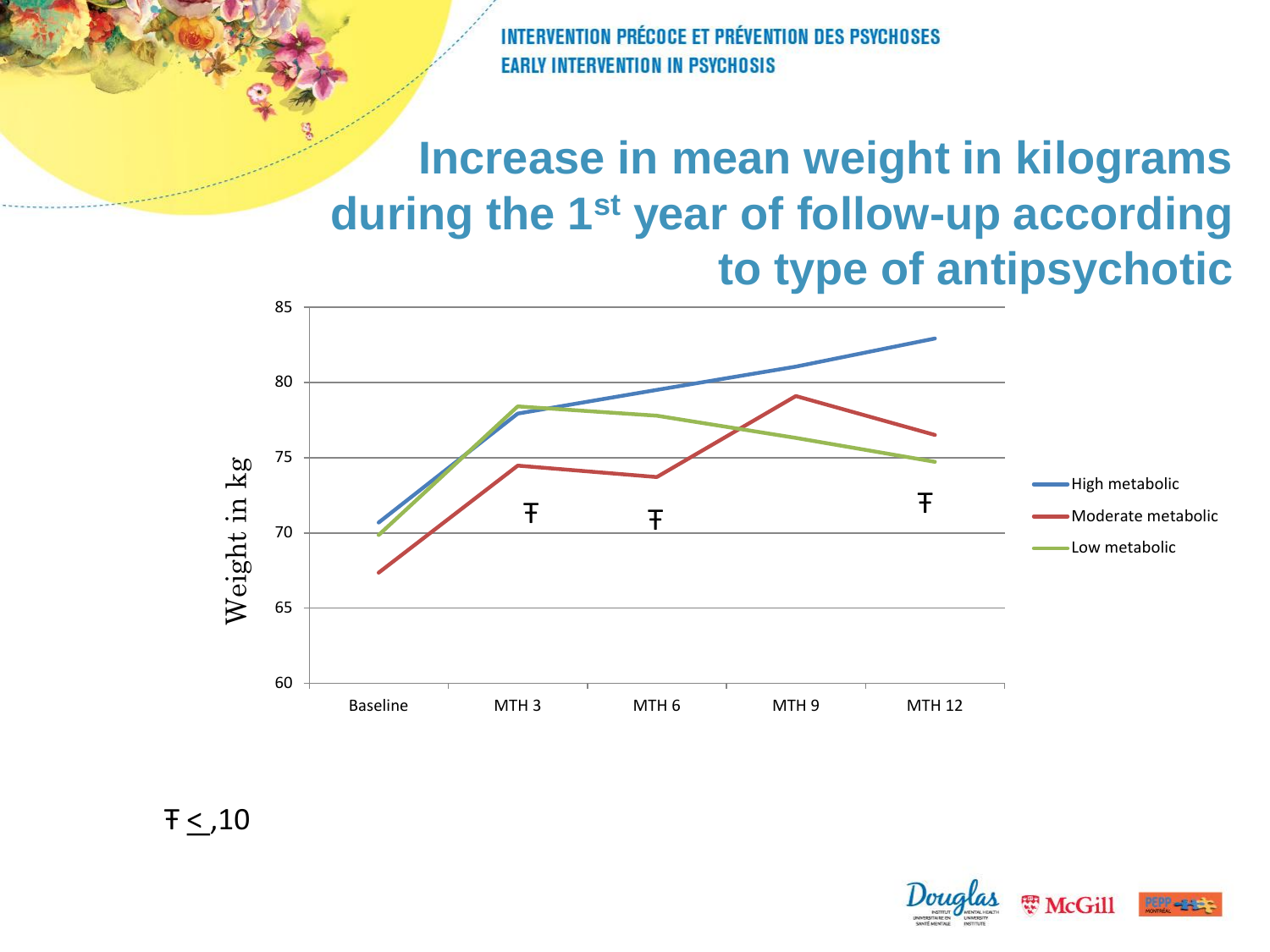## **ASSESSMENT OF METABOLIC PARAMETERS DURING THE 2 YEARS OF PEPP FOLLOW-UP**



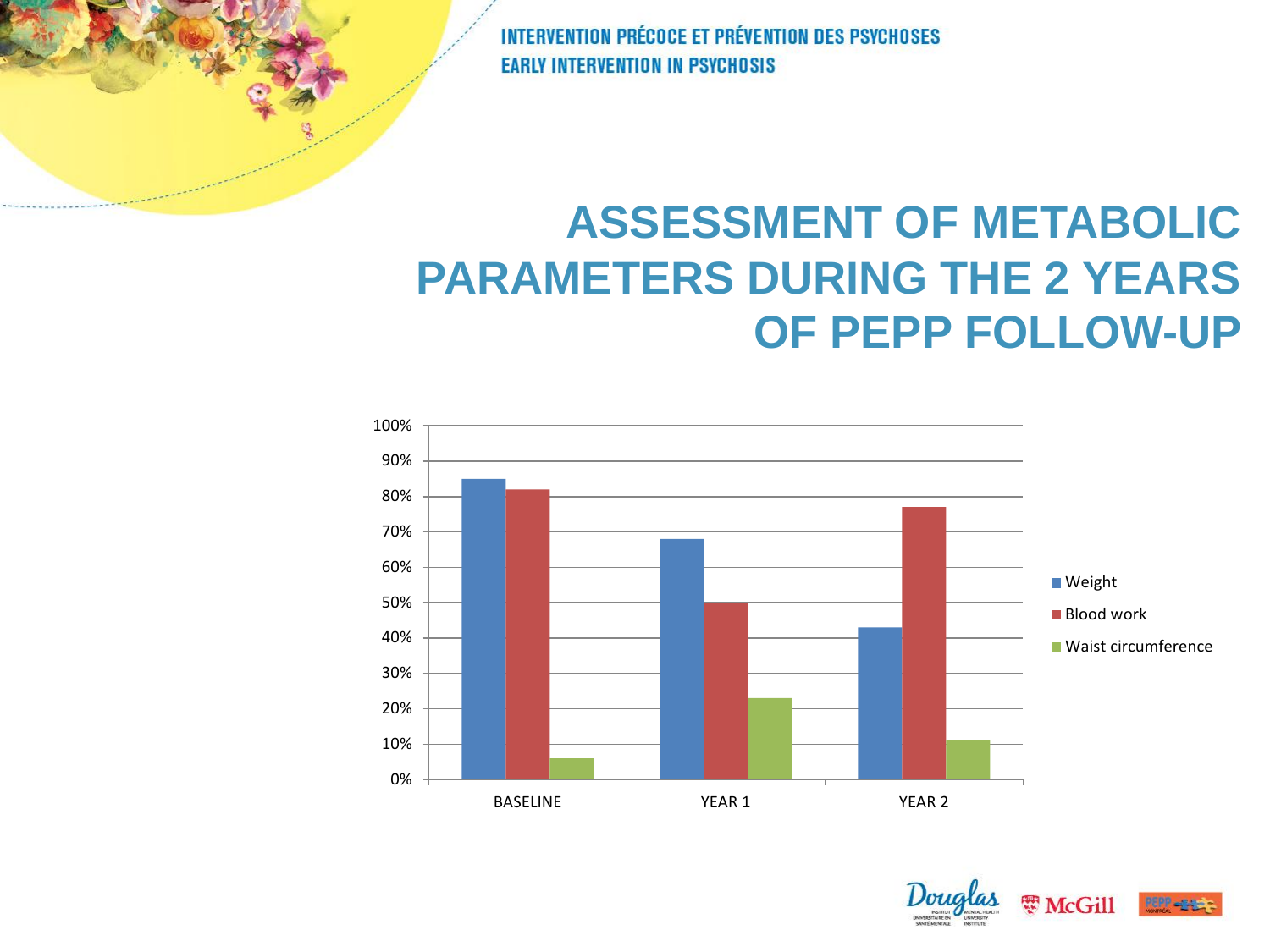

PRÉCOCE ET PRÉVENTION DES PSYCHOSES **INTERVENTION IN PSYCHOSIS** 

«*Given the inherent difficulties with losing weight once it has been gained and reversing metabolic abnormalities, along with the potential effect of weight gain on patient's compliance with antipsychotic medication, early intervention to prevent or minimize both weight gain and metabolic complications is preferable*».

Curtis J. et al, 2012

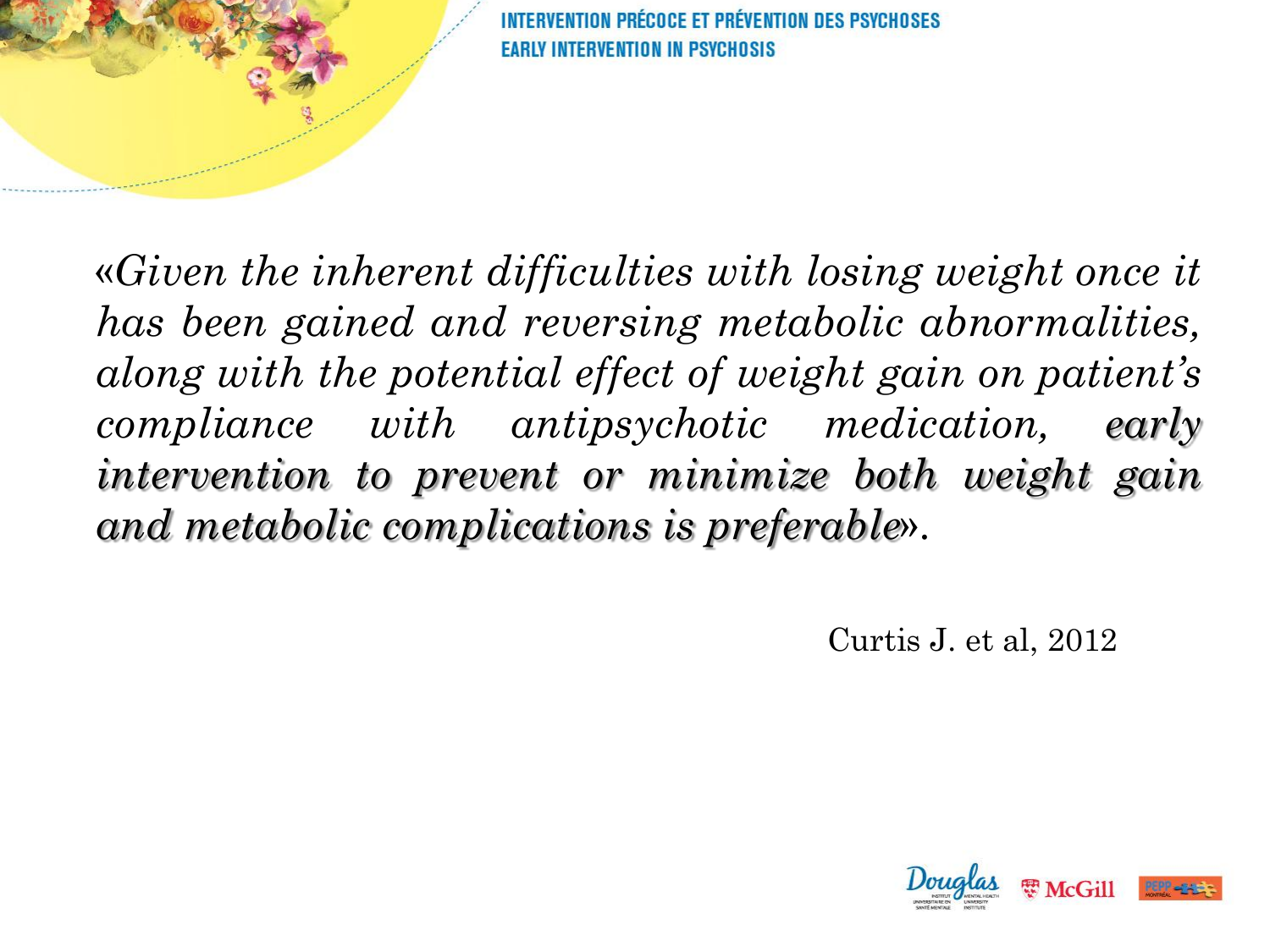

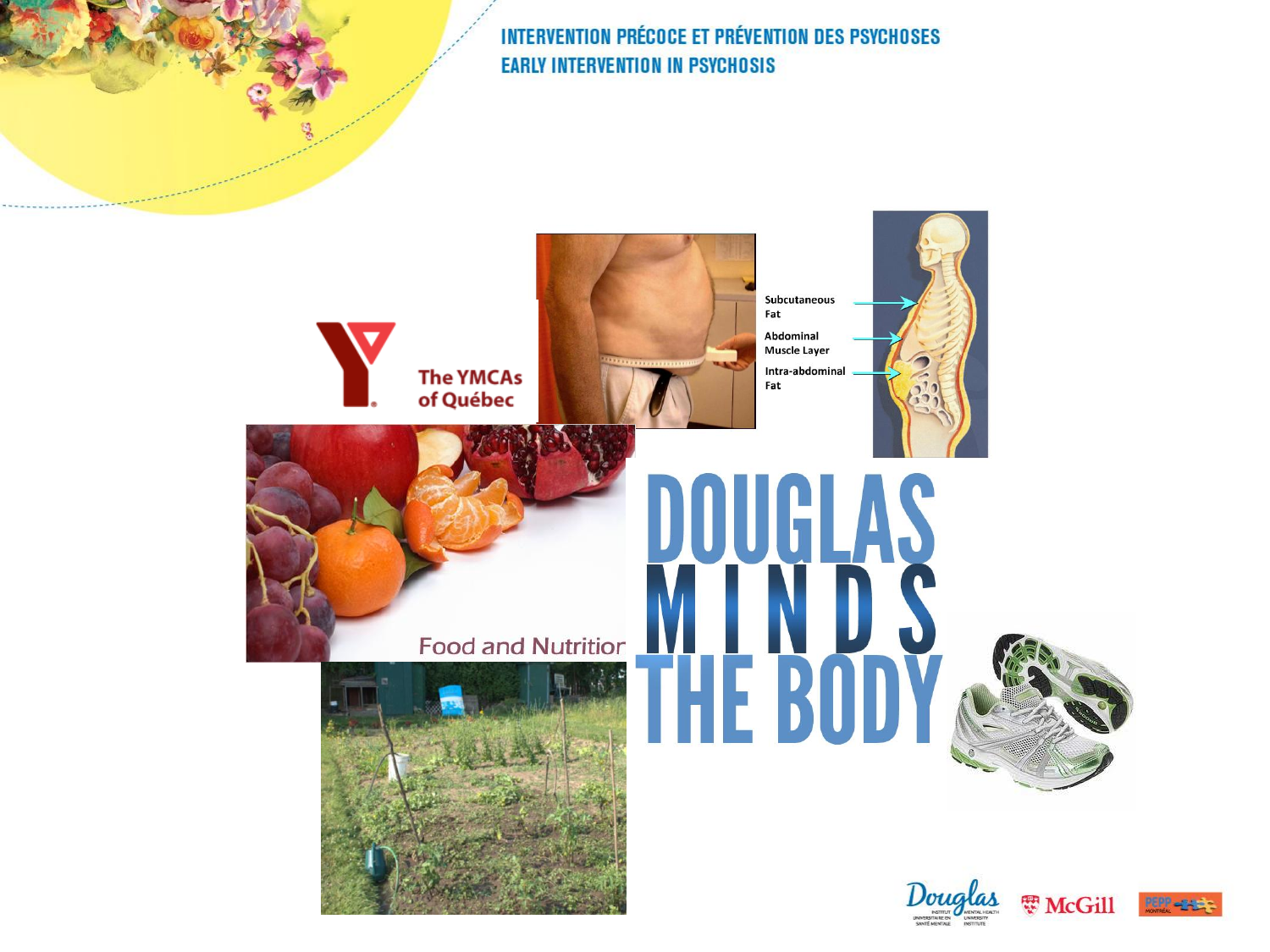## **DISCUSSION**

- Regular cardiometabolic monitoring
	- Screen
	- Prevent
	- Intervene
		- Behavioral interventions
		- Pharmacological interventions

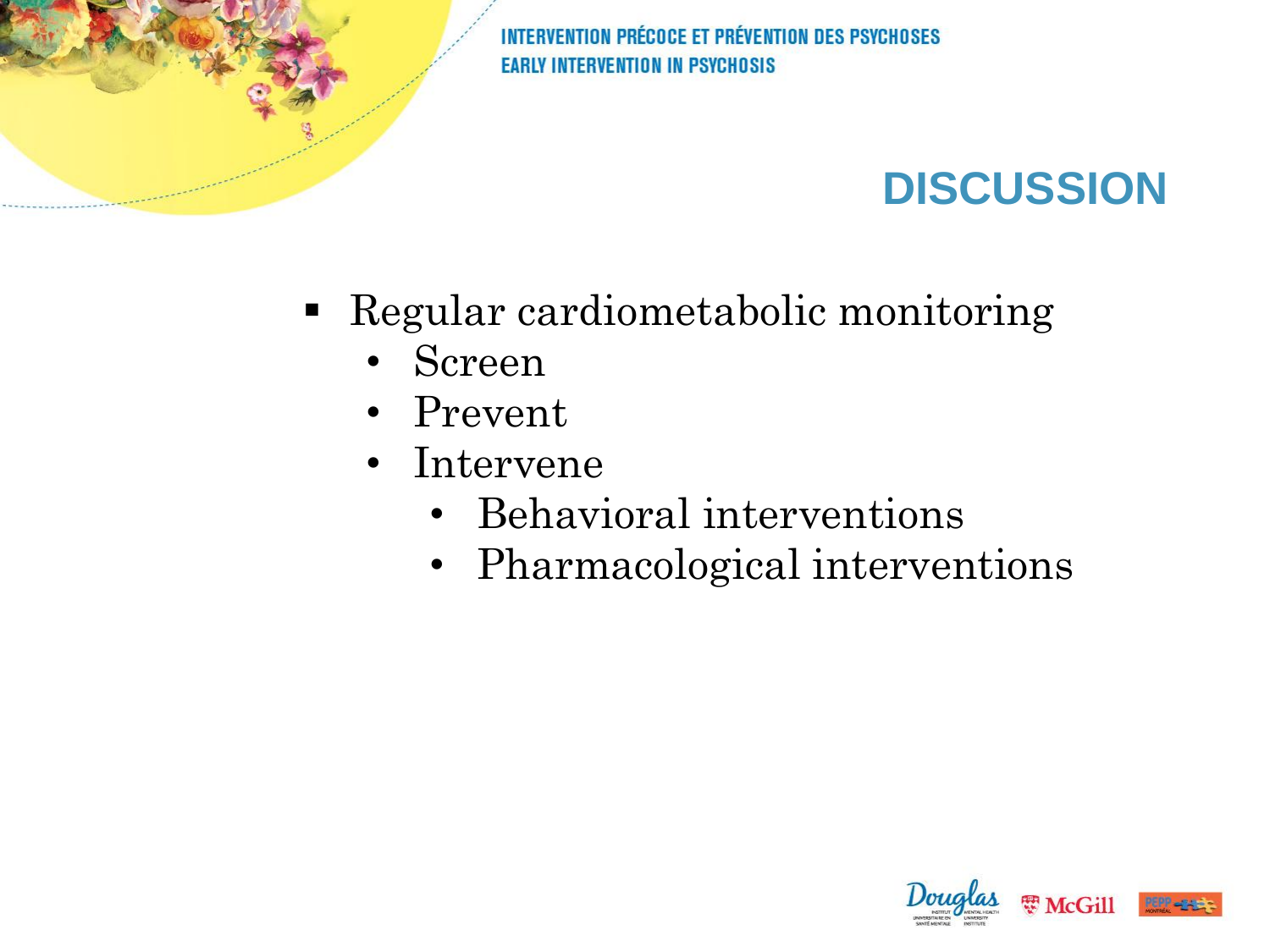### **CONCLUSION**

- The physical health of young individuals with psychosis is often overlooked in mental health care facilities.
- Treatment teams should diligently monitor patients receiving antipsychotic therapy.
	- **Theory**
	- $\blacksquare$  Time
	- Regular monitoring
- An early intervention framework should be applied to the cardiometabolic monitoring procedures for young individuals with psychosis